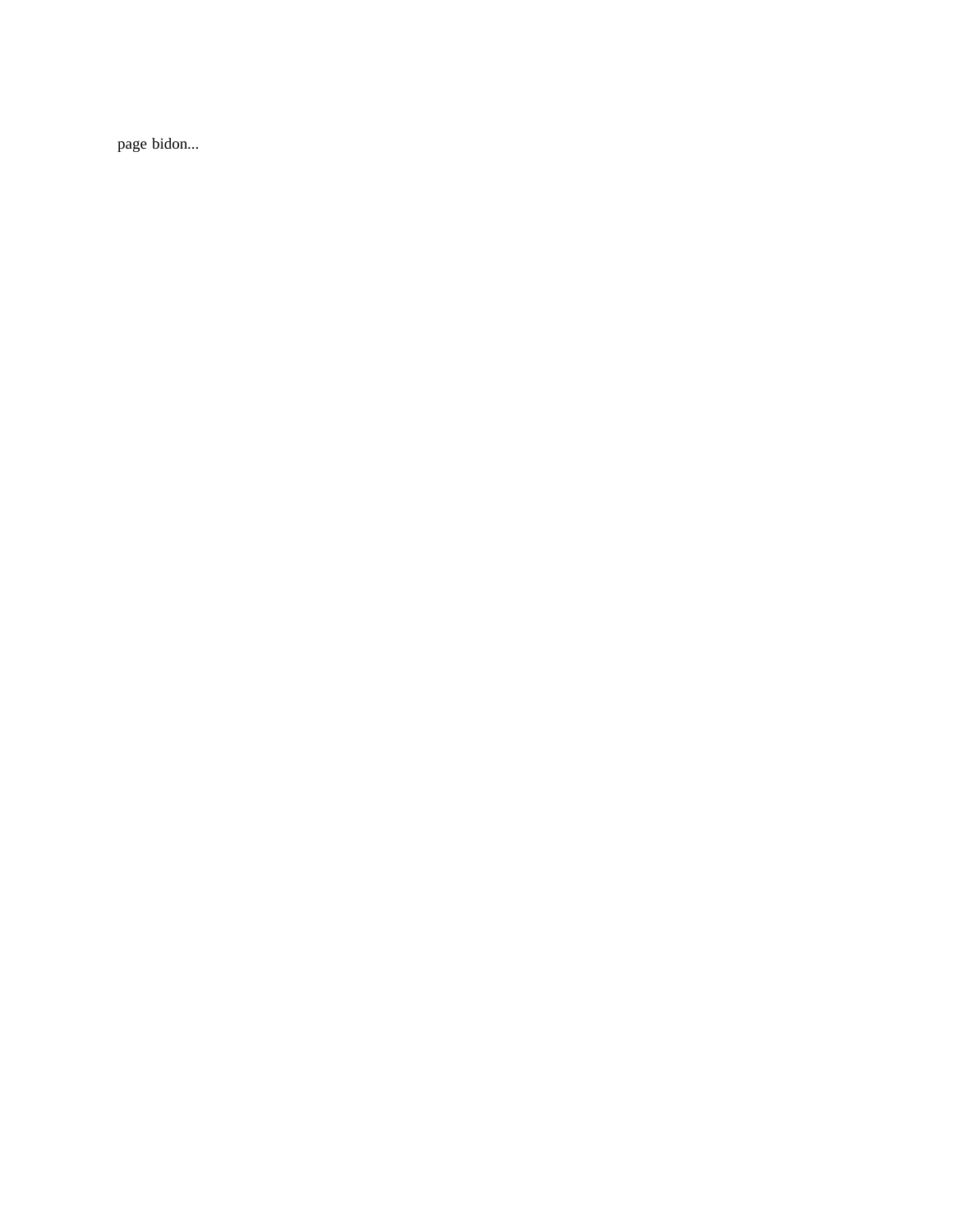# MULTIPARTY UNCONDITIONALLY SECURE PROTOCOLS

### (Extended Abstract)

*David Chaum*\* *Claude Cre*´*peau*† *Ivan Damgard*‡

\**Centre for Mathematics and Computer Science (C.W.I.) Kruislaan 413, 1098 SJ Amsterdam, The Netherlands*

†*Laboratory for Computer Science, M.I.T. 545 Technology Square, Cambridge, MA 02139, U.S.A.*

‡*Matematisk Institut, Aarhus Universitet, Ny Munkegade, DK 8000 Aarhus C, Denmark*

#### Abstract

Assume *n* participants  $P_1, P_2, \ldots, P_n$  share the knowledge of a multivariable function *F* and that they want to publicly compute  $z = F(x_1, x_2, \ldots, x_n)$ , where  $x_i$ is a secret input provided by  $P_i$ . The difficulty is to simultaneously provide the secrecy of each *x<sup>i</sup>* and to guarantee the correctness of the common result *z* . Such a task has been accomplished in [GMW] under the assumption that trapdoor permutations exist. The result we propose in this extended abstract is that, under the assumption that each pair of participants can communicate secretly, any reasonable function can be computed if at least  $\frac{2n}{3}$  of the participants are honest and this is proved without any cryptographic assumption. Our result is based on a non-cryptographic verifiable secret sharing protocol that we also introduce in this paper.

#### **1. Introduction.**

The problem of multiparty function computation is as follows: *n* participants  $P_1, P_2, \ldots, P_n$  sharing the knowledge of a multivariable function *F* want to publicly compute  $z = F(x_1, x_2, \ldots, x_n)$ , where  $x_i$ is a secret input provided by  $P_i$ . The goal is to preserve the maximum privacy of the  $x_i$ 's and to simultaneously guarantee the correctness of the common result *z*. Intrinsically, the value of *z* will reveal some information about the secret inputs. We

\_\_\_\_\_\_\_\_\_\_\_\_\_\_\_\_\_\_\_\_\_\_\_\_\_\_\_\_\_\_\_\_\_\_\_\_

say that an input value  $x_i$  is cryptographically secure in this context if it is believed hard to determine in polynomial time more information about *x<sup>i</sup>* than what is necessarily given by *z*.

The problem of achieving secure multiparty function computation in a public key cryptographic setting, was first posed by Yao [Ya]. He also asked for which functions this problem admitted a solution. The answer to these questions was found by Goldreich, Micali and Wigderson in [GMW] who showed that a solution, based on the existence of trapdoor one-way permutations, exists no matter what the function is. They exhibited a "compiler" that transforms any multiparty function computation problem into a multiparty cryptographically secure protocol.

Inspired by their work, Chaum, Damgard and Van de Graaf presented a more direct and practical solution [CDG] based on a specific trapdoor function. Their protocol had the advantage that one  $x_i$ was unconditionally secure i.e. no information at all is available about it, other than the amount released by *z*. All these constructions rely on trapdoor one-way functions, and therefore must assume essentially that public key cryptography is possible.

A much weaker assumption is to assert the existence of authenticated secrecy channels, i.e. a way of communicating in which the identity of the sender is known (authentication) and the data transferred is revealed only to the single person it is designed for (secrecy). Such channels are very practical and can be implemented very easily: for example, this channel can be obtained by writing down messages on pieces of paper and physically handing them out to the other parties. They can also be implemented using conventional

<sup>†</sup> supported in part by an NSERC Postgraduate Scholarship supported in part by DARPA grant N0001483K0125 research conducted at the C.W.I.

<sup>‡</sup> research conducted at the C.W.I.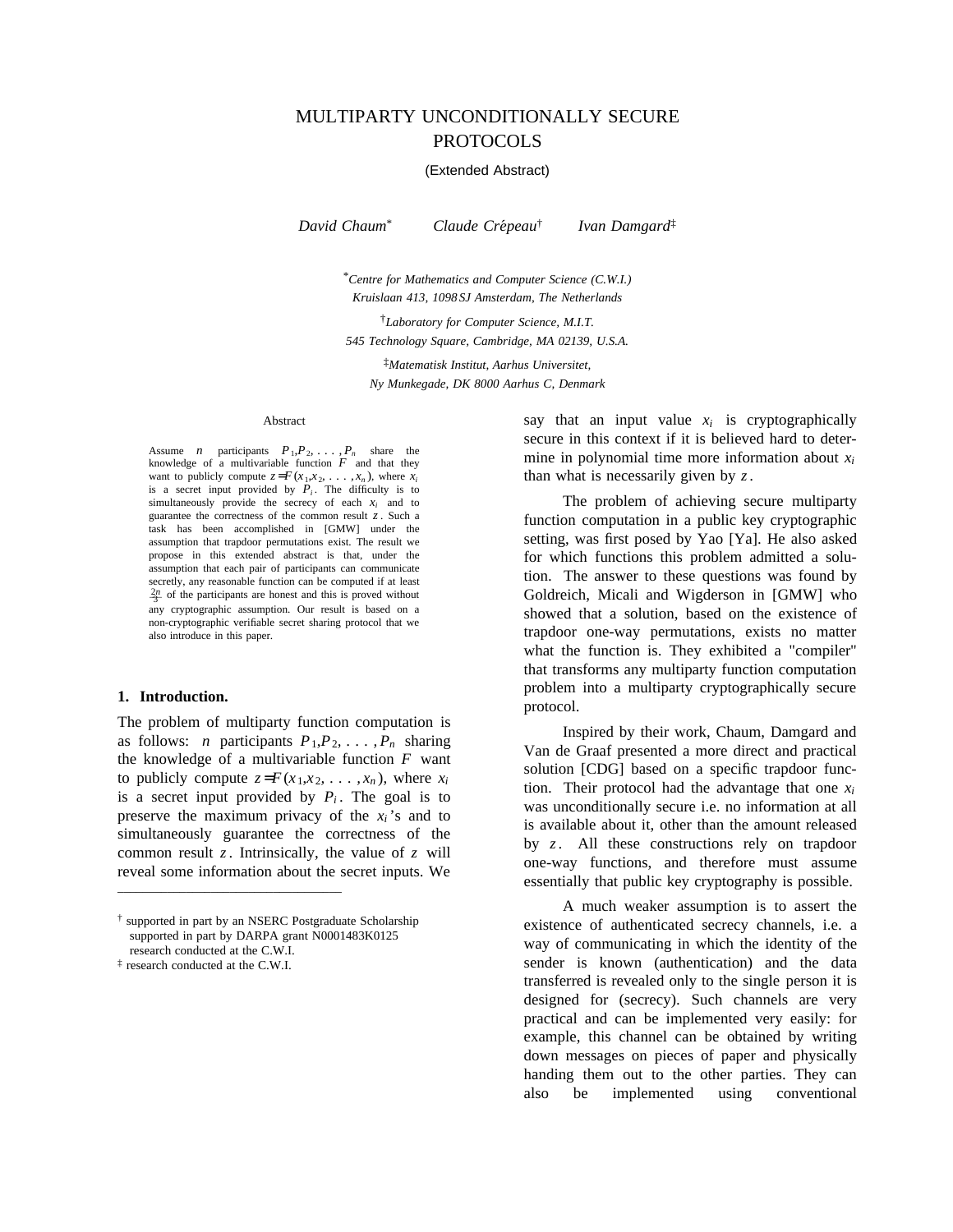cryptography (secret key systems). Two fundamental questions remain: Which protocol problems can be solved assuming only the existence of these authenticated secrecy channels between pairs of participants, and can all parties have their secrets unconditionally secure?

# **1.1. Results.**

In this paper, we show that essentially any multiparty protocol problem can be solved under the assumption of the existence of authenticated secrecy channels between pairs of participants and that each party's secrets can be unconditionally secure. As explained below, under such a model it is required that less than one third of the participants deviate from the protocol. The number of cheaters tolerated by our solution is therefore optimal.

The techniques presented do not rely on any cryptographic assumptions; they provide secrecy and correctness by means of a new noncryptographic verifiable secret sharing (VSS) scheme. These schemes were introduced in the cryptographic setting in [CGMA]. To this day, all previous solutions relied on public key cryptography. We introduce the first VSS scheme that does not rely on such assumptions. Sections 3 & 4 are devoted to the construction of this new scheme and to its application toward achieving our goal.

# **1.2. Algorithm**

The general structure of the algorithms is similar to the ones of [GMW] & [CDG] in the sense that it takes place in two steps: Commitment and Computation. First the participants enter a stage in which they commit to their inputs. This commitment is performed using the VSS, so that every participant gets a share of everybody else's secret. If some participants are trying to commit to something improper or are simply not collaborating, this first phase will identify them and the remaining participants will take the actions relevant to this situation. This is the very best we can hope for. What else could you do with someone who does not want to participate? Once every one has committed to his input, the second phase is the actual evaluation of the function. The computation is performed locally by each participant on the shares he got from the others.

Our construction achieves the following properties:

- Unconditional Secrecy: In both stages, it is not possible for any subset of less than  $n/3$ participants to gain any information about the remaining people's inputs.
- Built-In Fault Tolerance: In the second phase, no such subset will be able to prevent the honest participants from completing correctly the secret evaluation of the function (see Section 5).

Again, we mean that our solution does not depend on some restrictions of the computing power of the participants. Earlier solutions relied on cryptographic assumptions both for secrecy of the inputs and correctness of the computation. If in the best case these assumptions turned out to be true, the secrecy and correctness would still be dependent of the limitations in computing power of the participants.

# **1.3. Related Works**

Our work has drawn inspiration from and relies on a number of earlier contributions. The Byzantine Generals problem proposed and solved by [LPS] can be thought of as underlying our work. Also, the type of so called secret sharing schemes proposed by [Bl] and [Sh] are basic building blocks. The usefulness of their homomorphic structure was observed by [Be], who proposed techniques very similar to ours.

Other work has been able to provide unconditional privacy in multiparty protocols. A poker protocol [BF] used a model similar to ours, but was unable to tolerate active cheaters. The dining cryptographers problem [Ch2], also based on a similar model, provided unconditional untraceability of messages and was able to tolerate active disruption. The present work stems from that of [CDG], where general multiparty protocols were provided based on trapdoor one-way functions that can offer unconditional privacy to one participant. It was also shown there that unconditional protection of a single designated participant is all that can be achieved under that model.

Some concurrent and independent work [BGW] has also been performed on this topic: during discussions with Shafi Goldwasser and Avi Wigderson, we learned that, together with Michael Ben-Or, they were working on results similar to ours. At that time, all of us had results in a very early stage. Finally, by the time of submission to this conference, both groups have ended up getting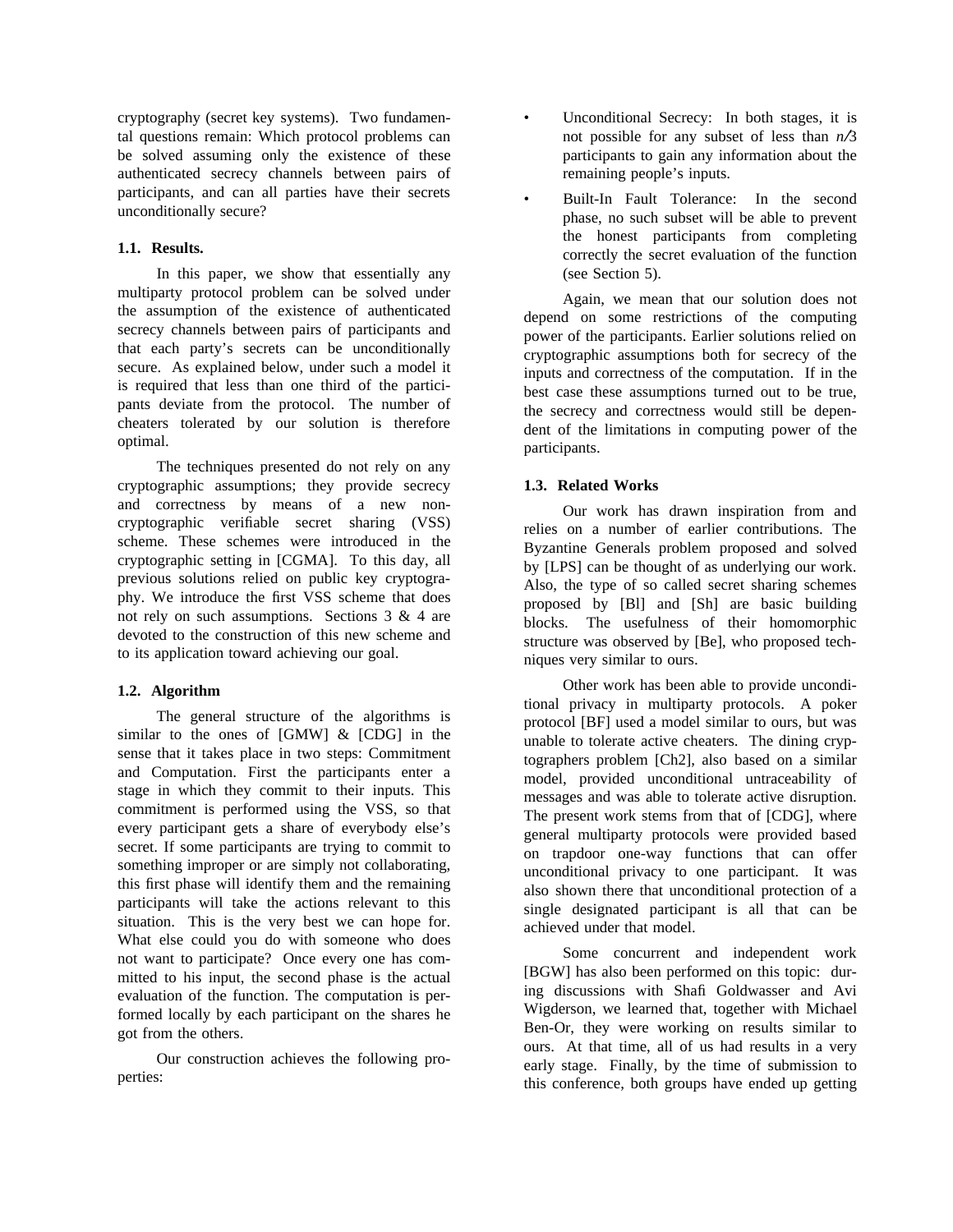almost identical results by quite different means.

### **2. The Model**

For convenience, the number of participants will be called  $n$ , which can always be written as  $n = 3d + a$ , where  $a = 1$ , 2 or 3. Let  $P_1, P_2, \cdots, P_n$  be the participants.

Our assumptions about at least  $2d + a$  of the participants are that:

- they do not leak secret information to other participants; and
- they send the correct messages defined by the protocol.

We call a participant satisfying the above properties *reliable*. At the start of the protocol, it is of course not generally agreed which participants are reliable. Our basic assumptions about the communication between reliable participants  $P_A$  and  $P_B$  are that:

- when  $P_A$  sends a message to  $P_B$ , nobody else can learn anything about its content;
- when  $P_B$  receives a message from  $P_A$ ,  $P_B$ can be certain that nobody but *P<sup>A</sup>* could have sent the message; and
- messages sent will be received in a timely manner.

Finally, we complete our model by assuming the following:

- all participants agree on the protocols to be followed; and
- participants can determine whether messages sent to them were sent before deadlines set in the protocol.

Our protocols ensure that all reliable participants obtain the correct result. It is proved constructively in [LPS], under a model like ours, that a necessary and sufficient condition for all reliable participants to agree on a message—such as the result of a protocol—is that at least  $2d + a$  of the participants are reliable. Hence, our two-thirds assumption is optimal. A polynomial algorithm solving this problem is presented in [DS]. Their construction allows us to obtain an efficient ''broadcast'' channel: a means allowing any participant to make a message known to all participants, in such a way that all reliable participants will obtain the same value of the message. (Assuming a broadcast channel, moreover, would not enable us to to weaken our other requirements, but remains

interresting in some other context, as explained in Section 6.)

For simplicity in the following descriptions, we use the terminology of information theory because we make the assumption that the channels are unconditionally secure. Notice however that in fact we get protocols as strong as the secrecy and authentication of the channels used. If the channels were not unconditionally secure, for example, the protocol would not be unconditionally secure for all participants but its correctness would still be guaranteed.

### **3. Implementing Blobs using Secret Sharing**

In [BCC], a fundamental protocol primitive is described: *the blob*. The purpose of blobs is to allow a participant *P<sup>A</sup>* to *commit* to a bit in such a way that she cannot later change her mind about the bit, but nobody else can discover it without her help. The defining properties of blobs are as follows:

- (i) *P<sup>A</sup>* can obtain blobs representing 1 and blobs representing 0.
- (ii) When presented with a blob, nobody can tell which bit it represents.
- (iii) *P<sup>A</sup>* can *open* blobs by showing the other participants the single bit each represents; there is no blob she is able to ''open'' both as 0 and as 1.
- (iv) Any other participant can at will obtain blobs representing 0 and 1. Moreover, these blobs must look exactly like the blobs obtained by *P<sup>A</sup>* .

To implement blobs in our model, we use a variation on Shamir's secret sharing scheme [Sh]. This variation was proposed by Blakley [Bl], who independently discovered secret sharing schemes, and it is more efficient than Shamir's original construction.

For our purposes, the scheme may be described as follows: a polynomial *f* of degree at most *d* over  $GF(2^k)$  is chosen uniformly, where *k* is an integer such that  $2^k > n$ . The secret to be shared is defined for convenience as the value of *f* at 0. The protocol also assigns a distinct non-zero point  $i_B$  in the field to each participant  $P_B$ . The secret can now be divided among the *n* participants by providing each  $P_B$  with the value of  $f(i)$ . It is not hard to see that more than *d* shares completely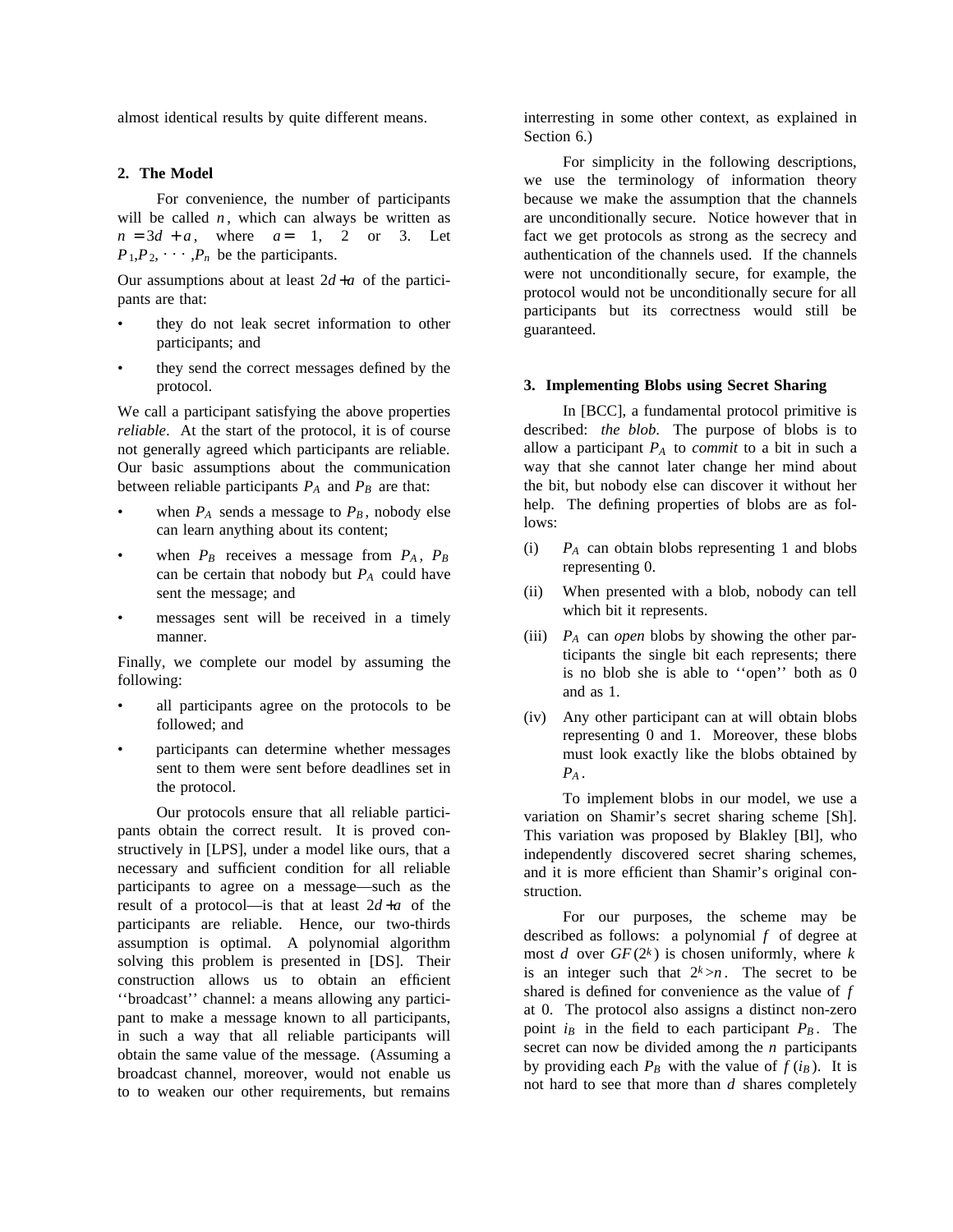determine *f* , and therefore the secret, while no Shannon information about the secret is revealed by any number of shares not exceeding *d* .

We generalize slightly by allowing blobs to represent any value in  $GF(2^k)$ . Blobs are now readily achieved:

- (i) To obtain a blob representing the value  $v$ , participant *P<sup>A</sup>* chooses uniformly a polynomial *f* with  $deg(f) \le d$ , such that  $f(0) = v$ . She then calculates *n* shares as above and distributes one to each participant. Using the subprotocol described below, she convinces the other participants that she has distributed a consistent set of shares.
- (ii) Since the number of unreliable participants is smaller than  $d$ , no collusion will gain any information in the Shannon sense about the value represented by a blob.
- (iii) To open a blob,  $P_A$  first broadcasts what its shares should be  $({i_B | 1 \leq B \leq n})$ . Then each participant broadcasts a message stating whether they agree with their share that was broadcast by  $P_A$ . If a participant does not agree, he is said to be *complaining* about *P<sup>A</sup>* . It is required that at least  $2d + a$  of the participants do not complain. By the remarks below, this condition ensures that *P<sup>A</sup>* can only open a blob to reveal the single value it represents.
- (iv) Any participant can choose a polynomial and distribute shares of it, whence it is impossible to tell from a blob who generated it.

By distributing inconsistent shares to reliable participants, a coalition of unreliable participants could allow  $P_A$  to open a blob in two or more different ways. The following proof, which we informally call a ''cut-and-choose procedure'' (and is similar to the construction of [Be]) enables us to remove this inconsistency. Let the original blob chosen by  $P_A$  be  $\beta$ . Then the cut-and-choose works as follows:

- (a) *P<sup>A</sup>* establishes a new independently chosen blob δ.
- (b) One of the other participants flips a coin and asks *P<sup>A</sup>* to - open δ, or to

- open δ+β, where δ+β denotes the blob defined by the sum of corresponding shares of  $\delta$  and  $\beta$ .

(c) Steps (a) and (b) are repeated until no complaints have occurred in *m* consecutive rounds, or until more than *d* participants have complained about  $P_A$ . In the first case the proof is accepted, otherwise it is rejected.

The participants take turns in executing step (b). By assumption, this means that *P<sup>A</sup>* will be unable to predict the coinflips at least  $\frac{2d+a}{n}$  of the time.

Note that the proof will always terminate: even if all unreliable participants work against an honest  $P_A$ , they cannot enlarge the number of rounds by more than *md* .

When  $\beta$  is later opened, the shares held by complaining participants are of course ignored.

If the proof is accepted, then the following holds with probability exponentially close to 1 in *m* : all reliable participants who did not complain (of which there are at least  $d+a$ ) have shares consistent with one polynomial of degree at most *d* .

Thus, with very high probability, *P<sup>A</sup>* cannot convincingly claim that her blob contains anything but the secret determined by the  $d+a$  valid shares guarantied by the fact above, since otherwise the condition in step (iii) would be violated.

To see why this is satisfied, it suffices to consider the behavior of reliable participants, corresponding to the worst case assumption that all unreliable participants will try to help *P<sup>A</sup>* by always agreeing with her. For any blob γ, consider a polynomial consistent with a maximal number of shares of γ, and let  $C(\gamma)$  be the number of remaining shares held by reliable and non complaining participants. Thus  $C(\gamma)$  may vary over time. In other words, no matter how *P<sup>A</sup>* tries to open γ, at least *C*(γ) participants will complain. The case where  $P_A$  created  $\gamma$  correctly corresponds of course to  $C(\gamma) = 0$ .

In any of the rounds of the subprotocol above, it is easy to see that because the sum of  $\delta$ and δ+β is just β,  $C$ (δ)+ $C$ (δ+β) ≥  $C$ (β) must hold. So if at any point  $C(\beta) > 0$ , then  $P_A$  cannot go through *m* rounds without complaints unless she can predict roughly  $\frac{2m}{3}$  coinflips.

In [BCC], it is shown how one can construct, using only blobs, efficient *minimum disclosure proofs* for membership in a very large class of languages, including NP and BPP. Since we can construct blobs in our model, we can also perform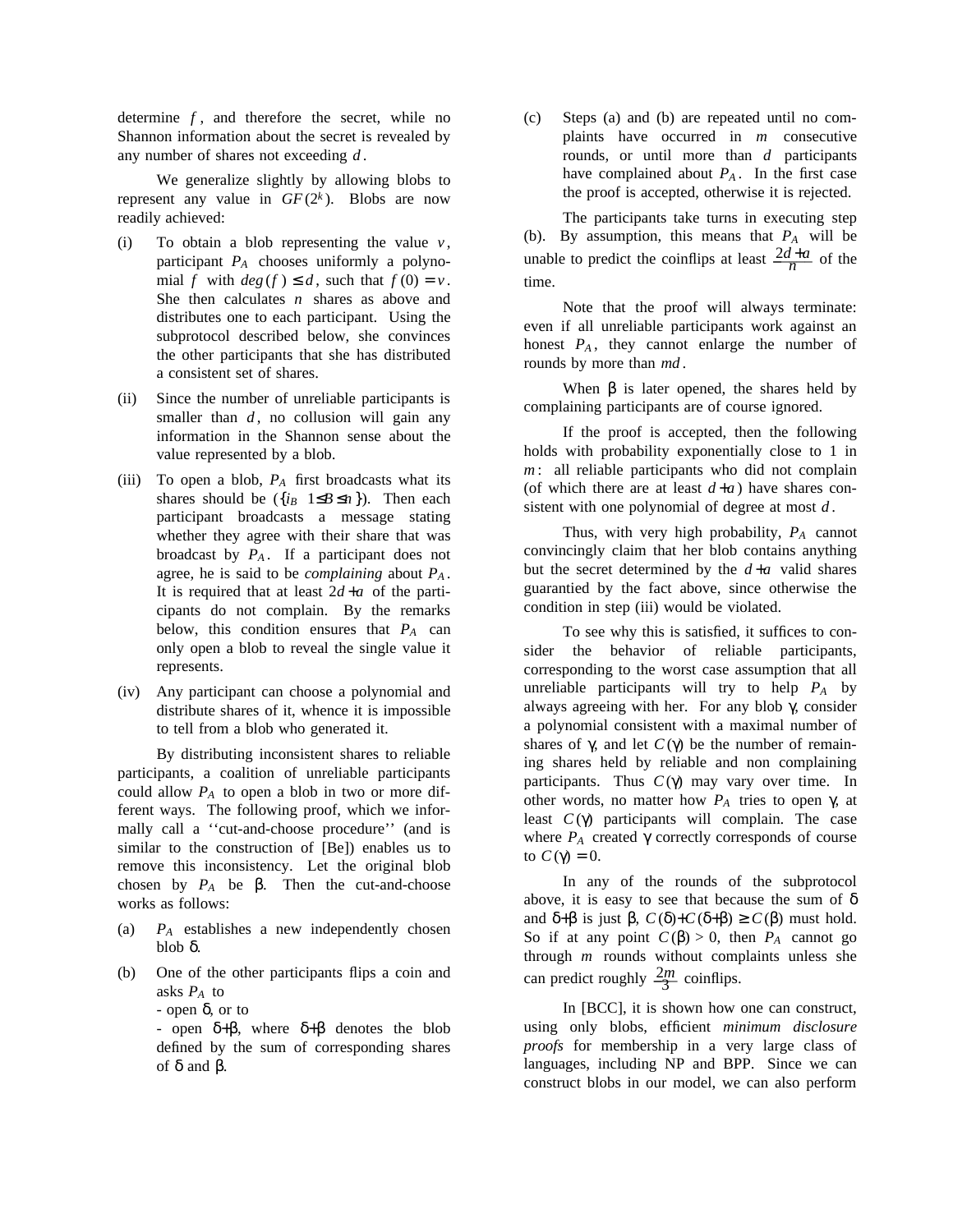all such proofs directly.

### **4. VSS and Fault Tolerant Blobs.**

When opening a blob, *P<sup>A</sup>* was to broadcast the shares she distributed in creating it. If *P<sup>A</sup>* is trying to prove some statement using the techniques of [BCC], the previous section's results imply that it is in  $P_A$ 's interest to create and broadcast the shares properly. But in other cases, communication failures or a change of heart, for example, might keep *P<sup>A</sup>* from ultimately broadcasting the shares. Even if the other participants were to make  $P_A$ 's shares public in efforts to open the blob without *P<sup>A</sup>* 's help, they would be left with a computational problem: unreliable participants might make public false values for their shares, and finding the value represented may require searching the exponentially many subsets of shares of size  $2d + a$  for one consistent with one polynomial of degree smaller than *d* . Even worse, if *P<sup>A</sup>* was already cheating when she created the blob, the majority of complainers could be reliable. In such cases, unreliable participants could choose at the time of opening between broadcasts that would leave no unique solution for the secret or other broadcast that would yield a particular value unambiguously.

This is where the secret sharing scheme becomes insufficient and a VSS is needed. To avoid the problems mentioned above, and assist with things to be presented later, we provide for the ''sharing of the shares of a blob'' (as was done for similar reasons in [Ch]). Thus, to create a *double* blob  $δ$ ,  $P_A$  proceeds as follows:

- (1) She creates an ordinary blob in the same way as in the previous section. This blob is called the *top level* blob, and contains the secret she commits to.
- (2) For each participant  $P_B$ . the following is done: suppose  $P_A$  sent the share  $s_B$  of her original blob to  $P_B$ . Then  $P_B$  creates a *subblob*, i.e. he creates a blob  $\beta_B$  containing his share  $s_B$ .
- (3) By the remarks in the previous section, all participants are now committed to their share of the top-level blob. A cut-and-choose procedure is now used to check that everybody has committed to the proper share: *P<sup>A</sup>* creates a number of additional double blobs  $\delta_1, \delta_2, \cdots, \delta_t$  (for which each participant creates his own sub-blobs), and according to

coin flips made by other participants, either all shares of the new double blob are made public or the sum of corresponding shares of the new and the original double blob are broadcast. Thus in each round, every participant opens a sub-blob of his own (either a new one or a sum) to confirm his agreement or disagreement with *P<sup>A</sup>* on what she sent him originally. In order for the proof to be accepted, a subset consisting of at least 2*d* +*a* participants must agree with *P<sup>A</sup>* in all rounds. If a participant disagrees with *P<sup>A</sup>* at any point, then his share and sub-blob will be ignored when the original double blob is later opened.

It is easily seen that if the proof in (3) above is accepted, then the following holds with probability exponentially close to 1 in the number of coin flips:

- all sub-blobs accepted by the cut-and-choose contain a uniquely defined share of the toplevel blob; and
- all these shares are consistent with one polynomial.

To open a double blob, all participants broadcast their shares of the top level blob as well as all shares of their sub-blobs. The result of the opening is uniquely and easily determined, since in this case the effect of the sub-blobs is to prevent unreliable participants from issuing improper shares of the top level blob: if a participant cannot confirm his share by opening his sub-blob correctly, it will just be ignored.

### **5. Multiparty Computations.**

This section considers general multiparty computations. These may involve secret input from each participant, and a single output which should become known to all reliable participants.

In the first step of the protocol, all participants commit to their secret input bits by distributing shares of them to all participants. The basic idea is now to do the computation by having each participant perform a corresponding computation on the shares he received. There are two problems with this idea: first, we cannot trust all participants to do the correct computation. Therefore participants must be committed to their shares, so that they can prove that the protocol was followed. This suggests a structure similar to that of a double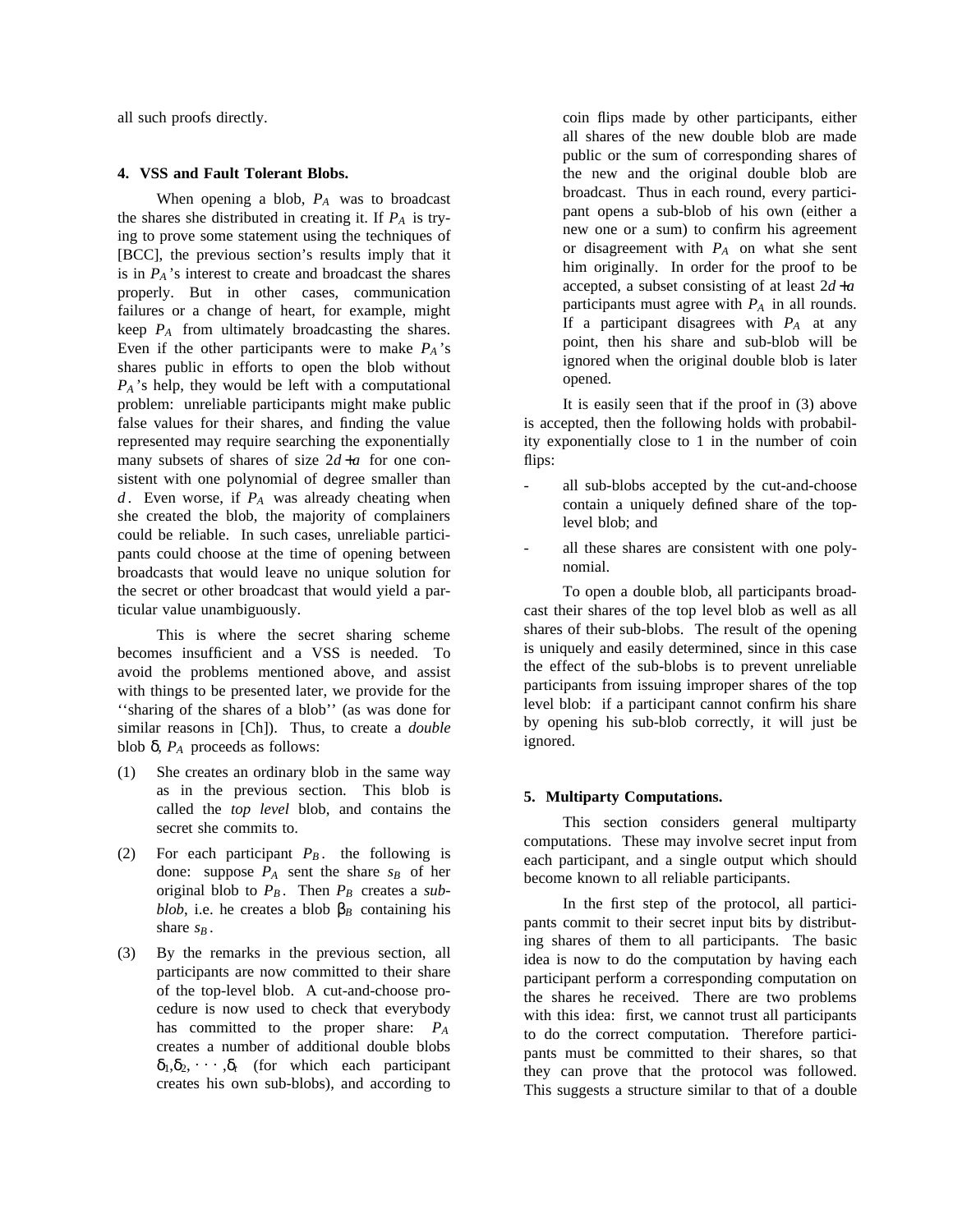blob. Secondly, for technical reasons explained later, all reliable participants must be able to complete the computation on their shares. Thus we cannot tolerate any complaints about the shares distributed, since there may be no way to tell whether a complainer is reliable or not. This leads to the following definition of a *robust* double blob:

- like a double blob, a robust double blob has a top-level blob and sub-blobs, where the toplevel contains the bit committed to.
- *all* sub-blobs contain valid shares of the toplevel blob.

The double blob as described in the previous section clearly does not always satisfy these properties. We can, however, get robustness by using the fact that a double blob, once verified by cut-andchoose, can always be opened without the help of its creator, and even in spite of unreliable participants. First, notice that the content of a top-level blob is completely determined by the shares of the sub-blobs (called sub-shares), if these are consistent. Thus, to create a robust double blob ρ, *P<sup>A</sup>* creates a set  $S = {\delta_1, \delta_2, \cdots, \delta_n}$  of double blobs, each one is supposed to contain a share of  $\rho$  (note that the sub-blobs in  $\delta_B$  are created by  $P_B$  after receiving shares from  $P_A$ ) Once each  $\delta_B$  is verified as in the previous section, it is opened to  $P_B$ .

\_ \_\_\_\_\_\_\_\_\_\_\_\_\_\_\_\_\_\_\_\_\_\_\_\_\_\_\_\_\_\_\_\_\_\_\_\_\_\_\_\_\_\_

\_ \_\_\_\_\_\_\_\_\_\_\_\_\_\_\_\_\_\_\_\_\_\_\_\_\_\_\_\_\_\_\_\_\_\_\_\_\_\_\_\_\_\_

Remember that this operation can be achieved without the help of  $P_A$ . At this point  $P_B$  commits to the share hidden in the double blob  $\delta_B$  using a single blob  $\beta_B$ . A gigantic cut-and-choose is then used over this structure to prove its correctness. Two things have to be proven about this structure:

- All double blobs in *S* contain shares of ρ consistent with one polynomial.
- Each  $P_B$  has committed to the same share as is contained in the double blob *P<sup>A</sup>* made for him ( *Contents*( $\beta_B$ ) = *Contents*( $\delta_B$ ) ).

We leave it as an exercise to design a cutand-choose procedure that will establish this fact.

Note that this protocol leaves no possibility for  $P_A$  to cheat and blame the resulting disagreement on some other participant: if less than *d* participants complain about  $P_A$ , then a valid commitment has (with very high probability) been constructed, and otherwise it is obvious that  $P_A$  is unreliable.

When this first phase including creation of commitments for all input bits and proofs of validity is completed successfully, the protocol is fault-tolerant: there is no way the unreliable participants can stop any reliable participant from computing the correct result.

\_ \_\_\_\_\_\_\_\_\_\_\_\_\_\_\_\_\_\_\_\_\_\_\_\_\_\_\_\_\_\_\_\_\_\_\_\_\_\_\_\_\_\_

\_ \_\_\_\_\_\_\_\_\_\_\_\_\_\_\_\_\_\_\_\_\_\_\_\_\_\_\_\_\_\_\_\_\_\_\_\_\_\_\_\_\_\_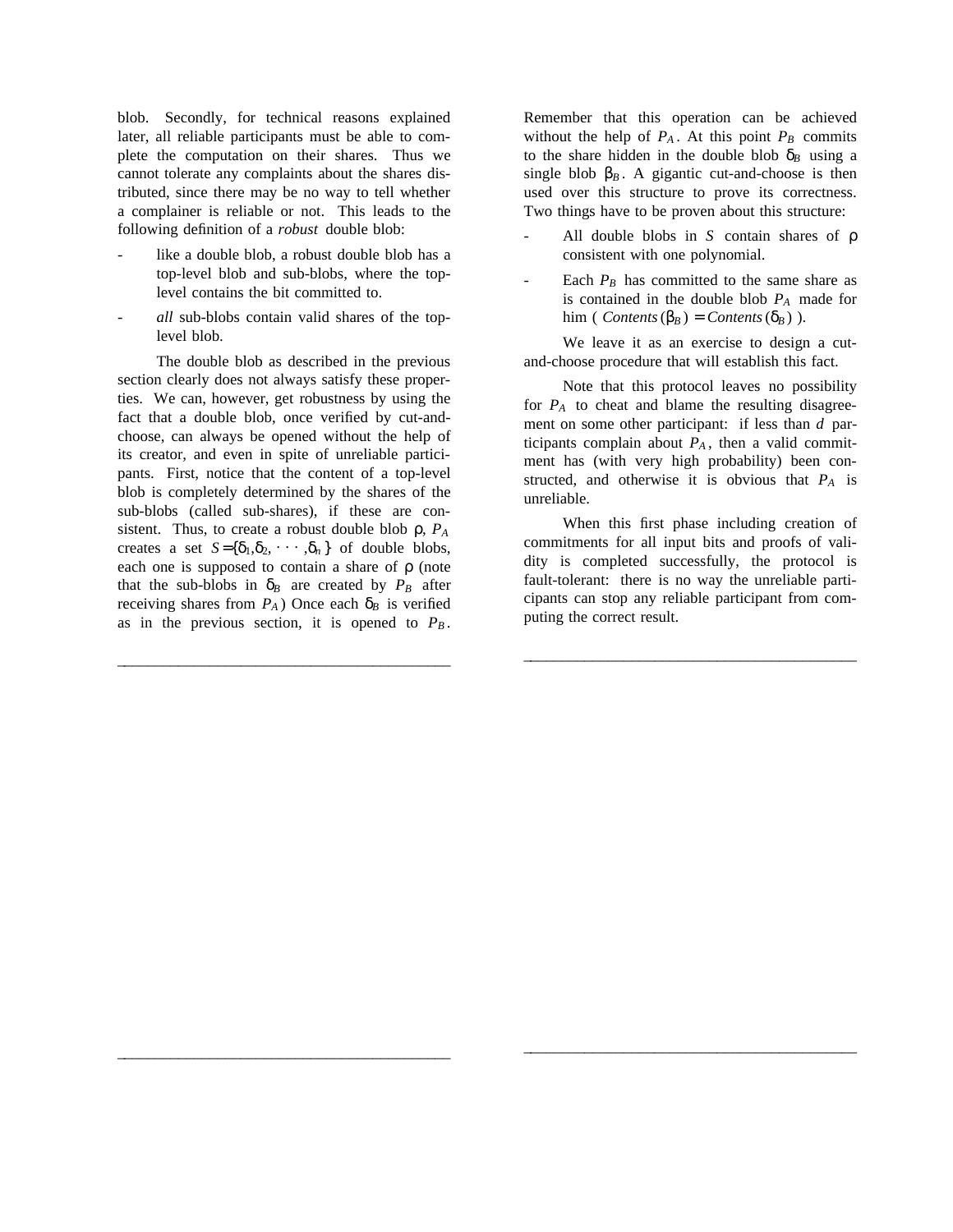The computation is specified by a boolean circuit composed of XOR and AND gates. It is then clearly sufficient to be able to safely compute from two robust double blobs a new one both as the XOR of the two inputs and also as the AND.

Computing the XOR of two double blobs is easy, based on the remarks in previous sections: all participants simply add their shares, both for the top-level blobs representing the actual bits, and for the sub-blobs. The outcome is just a new double blob representing the XOR of the inputs.

Basically, computing the AND is just as simple: the participants merely multiply the shares. But this raises some technical problems, since the computation involves polynomials of degree larger than *d* ; polynomials of this large degree will not be robust enough against unreliable participants.

Consequently, the AND is instead done in two steps:

(1) Each participant multiplies his shares of the two top-level blobs and commits to the product using a sub-blob. He then proves by a cut-and-choose (to be described below) that the multiplication was done correctly.

The result of (1) is a double blob containing the AND of the two bits, but with a large degree polynomial in the top-level blob. We cannot continue the computation with this blob, since for one thing the degree would eventually grow too large for the secrets to be uniquely determined. Therefore, this degree is brought down below *d* as follows:

(2) Each participant chooses a pair of robust double blobs constructed as in the beginning of this section, and such that the top level involves a pair of randomly chosen polynomials  $(f, g)$ , where  $deg(f) < 2d$ ,  $deg(g) < d$ , and  $f(0) = g(0) \in \{0,1\}$ . We leave as an (easy) exercise construction of a cut-and-choose for proving correctness of such a pair. When all these pairs are added, the result will be a pair still satisfying the conditions above, but such that nobody knows the common value of *f* and *g* in 0. Finally, the double blob constructed with *f* is x-ored with the one computed in (1), and the result is opened. If this result is 0, then the computation continues with the blob from *g* , otherwise  $1+g$  (the complemented bit) is used.

We have now only to describe the cut-andchoose mentioned in (1). In principle, this procedure is essentially the same as the computation protocols of [BC]: the prover has committed to  $s_1, s_2$  and  $s_3$ , and claims that  $s_1 s_2 = s_3$ . He then commits to a row-permuted version of the multiplication table for the field used. The other participants, responsive to their coin flips, now ask him either to open the entire table or to prove that one of the rows contains commitments to the tuple  $(s_1,$  $s_2$ ,  $s_3$ ). This is repeated to attain the desired level of certainty. Note that since the size of the field need only just exceed  $n$ , only a number of messages quadratic in *n* are sent.

We call attention to the possibility of a trade off between vulnerability to disruption and efficiency of the protocol. The initial commitment phase could in fact be completed correctly using only ordinary double blobs, if we require that *nobody* complains about anybody during the initial phase. This requirement is easily seen to imply that all the double blobs constructed are (with very high probability) robust. With this method, however, it is not possible to find out who has not been following the protocol in the first phase, if complaints do occur.

### **6. Generalizations.**

The one third assumption on the number of unreliable participants is necessary to ensure that Byzantine agreement is possible. It is natural, however, to ask what can be done if we ensure this simply by assuming the existence of a broadcast channel as part of the model?

In fact, even with this assumption, it is impossible to implement unconditionally secure blobs while tolerating more than *d* unreliable participants. Informally, this is so, since if *P<sup>A</sup>* tries to commit to some secret, she must send a set of messages containing enough Shannon information to determine her secret completely. She cannot use the broadcast channel for this, since her secret would then become public immediately. Moreover, if there are *U* unreliable participants, then no subset of this size or smaller must be given enough information to determine the secret, since the set of unreliable participants is unknown. When later the participants try to determine which secret *P<sup>A</sup>* is in fact committed to, the unreliable participants are free to fabricate some set of messages which they will claim *P<sup>A</sup>* sent them originally. Since any subset of *U* messages leaves the secret completely undetermined, it is easy to construct the set of false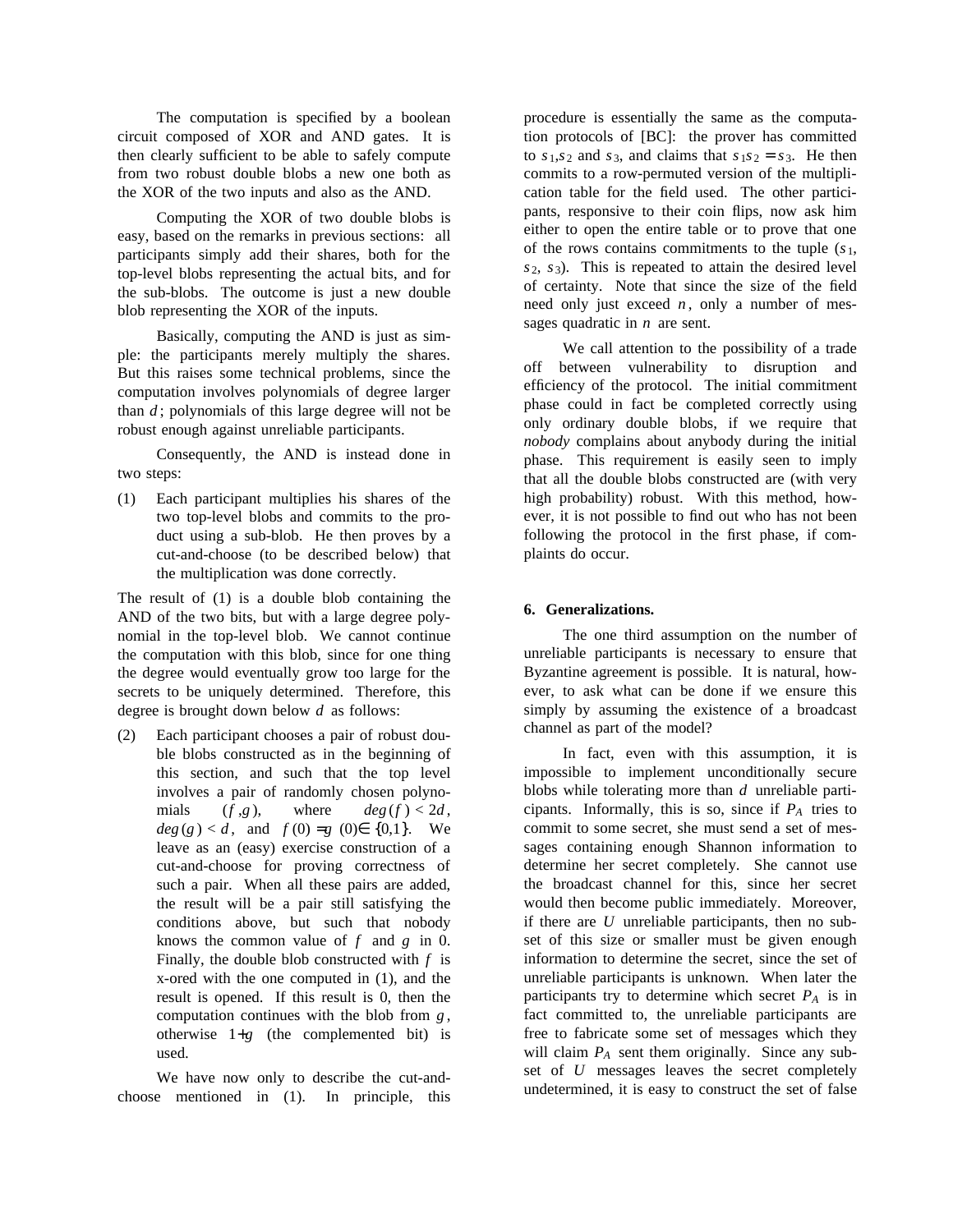messages such that it is consistent with the messages sent to *U* reliable participants. We thus have a situation, where 2*U* participants seem to agree on something, while the rest, say  $R$ , participants are complaining. But if we allow  $U > n/3$ , then  $R \leq U$ , and thus there is no way of finding out whether the situation is in fact as described above, or the *R* participants are just unreliable ones, complaining for no good reason! Moreover, this ambiguous situation could result, even if *P<sup>A</sup>* has followed the protocol. However, an extension is possible [Cr] using this broadcast channel: more unreliable participants can be tolerated if we are willing to revert to a cryptographic assumption in the case where  $n/3 < U < n/2$ . An "Obliviously Cryptographic" multiparty computation protocol may therefore be achieved given this extra feature.

It is also possible to tolerate more unreliable participants, if we change the model by restricting their behavior. If we assume that no participant will ever send an incorrect message during the protocol, then two forms of behavior remain, that may cause problems in the protocol:

- 1) Sharing secret information with other participants; and
- 2) Stopping the protocol too early.

In the following, assume that at least *C* participants will complete the protocol, while at most *L* participants will leak secrets to others.

Clearly, information about the inputs to a computation must be distributed in such a way that any subset of *C* participants or more can recover all inputs, since otherwise there is no guaranty that the computation can be completed. But if the inputs are to remain unconditionally protected, this means that we must have  $L < C$ .

One can now make the simplifying assumption that the set of participants is partitioned in one subset in which participants may show both forms of unreliable behavior mentioned above, and another subset, where there is no deviation from the protocol at all. This means that  $C+L = n$ , and therefore that  $L = \lfloor (n-1)/2 \rfloor < C$ . Hence the best a protocol can hope to do in this case is to tolerate the situation where  $L = \lfloor (n-1)/2 \rfloor$  and  $C = n - L$ . But this can easily be accomplished using our basic protocol with polynomials of degree *L*. Because of the inequality on *L*, multiplication of polynomials will not lead to loss of information. As usual, protection against early stopping is effective after the initial commitment phase, where double blobs are used. If a participant stops, the remaining ones can use the corresponding subshares as input to a separate instance of the basic protocol which will simulate the missing participant.

Without the assumption that  $C+L = n$ , things seem to become more complicated. It is clear that as long as  $L \leq \lfloor (n-1)/2 \rfloor$ , then the solution outlined above still works, but without this condition, it is not clear what happens. The method with multiplication of polynomials does not work any more, because it leads to polynomials of a degree larger than the number of available shares. Therefore the construction of a general computation protocol under these special assumptions remains an open problem.

**7. Acknowledgements.** We would like to thank Gilles Brassard, Ernie Brickell, Shafi Goldwasser, Jeroen van de Graaf, Silvio Micali, Micheal Sacks and Avi Wigderson for the discussions about this paper and their interrest in our result.

## **References.**

- [BF] Bárány and Furedi: Mental Poker with Three or More Players, Information and Control, vol. 59, 1983, pp.84-93.
- [Be] Benaloh: Secret sharing homomorphisms, Proc. of Crypto 86.
- [Bl] Blakely: Security proofs for information protection systems. Proceedings of the 1980 Symposium on Security and Privacy, IEEE Computer Society Press, NY, 1981, pp.79-88.
- [BC] Brassard and Crépeau: Zero-Knowledge Simulation of Boolean Circuits. Proceedings of Crypto 86.
- [BCC] Brassard, Chaum and Crépeau: Minimum Disclosure Proofs of knowledge. To appear.
- [BGW] Ben-Or, Goldwasser and Wigderson: Completeness Theorems for Non-Cryptographic Fault-Tolerant Distributed Computation. to appear in Proceedings of STOC 88.
- [Ch] Chaum: How to keep a secret alive. Proceedings of Crypto 84.
- [Ch2] Chaum: The Dining Cryptographers Problem, to appear.